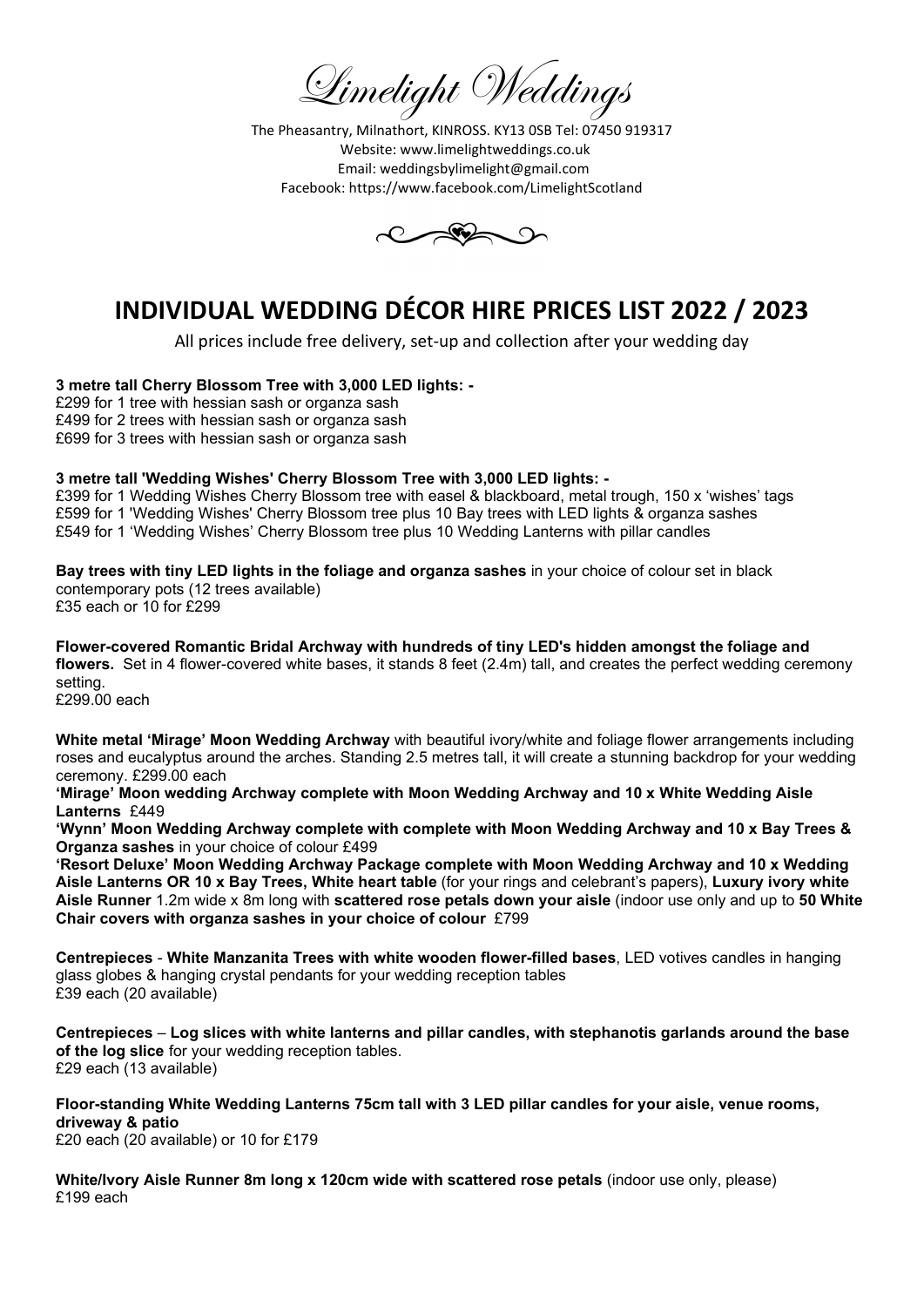Limelight Weddings

The Pheasantry, Milnathort, KINROSS. KY13 0SB Tel: 07450 919317 Website: www.limelightweddings.co.uk Email: weddingsbylimelight@gmail.com Facebook: https://www.facebook.com/LimelightScotland



All prices include free delivery set-up and collection

Luxury White Chair Covers + Organza Sash in your choice of colour £5 each fitted.

Pedestal Flower Arrangement for your wedding ceremony with roses and crystals on tall ivory metal stand with tiny LED's hidden amongst the foliage £99 each (2 available)

Large Registry Table/Top Table Flower Arrangement with roses, crystals, and LED's £35 each

Medium Registry Table/Top Table Flower Arrangement with roses, crystals, and LED's £25 each (2 available)

Mirrored Personalised Table Plan with voile and white posy on top corner complete with White Wooden Easel twined with ivy. £295 each.

White Metal Wedding Card Birdcage with rose garland and LED lights £25 each

White Metal Wedding Post box with personalised labels & LED lights £50 Post box with Peony flower bunches £at the base £60 Post box with Rose Garlands at the base & LED lights £65 Post box with Stephanotis Garlands at the base £55

Luxury Popcorn Cart - incl. white wooden cart, 2 barrels of delicious, branded popcorn, syrups, toppings, bags, tongs, tablecloths, serviettes, LED lighting and floral/stand decorations. £299 for up to 150 guests

Luxury Candy Cart – incl. white wooden cart, all your wedding favourites in sweets, candies, chocolates, all stands, bowls, serviettes, table flowers and decor, personalised plaques for the table, LED lighting, floral and table flowers, stand decorations, personalised bags and scoops. £299 for up to 150 guests

Luxury Candy Bar - incl. set-up on a 1.8m long table, all your wedding favourites in sweets, candies, chocolates, all stands, bowls, serviettes, tablecloths, table flowers and decor, personalised plaques for the table, LED lighting, bags and scoops £299 for up to 150 guests.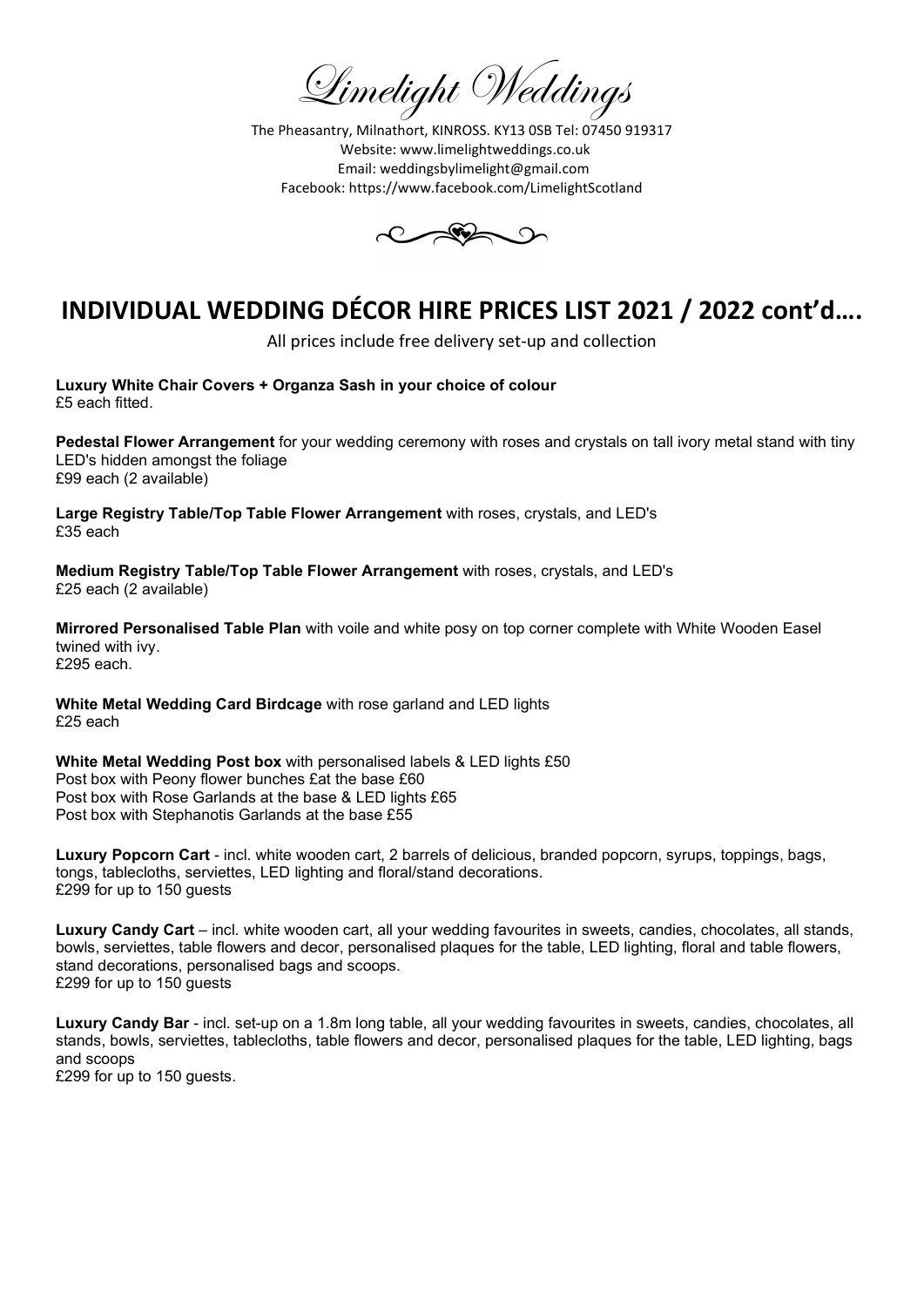Limelight Weddings

The Pheasantry, Milnathort, KINROSS. KY13 0SB Tel: 07450 919317 Website: www.limelightweddings.co.uk Email: weddingsbylimelight@gmail.com Facebook: https://www.facebook.com/LimelightScotland



All prices include delivery set-up and collection

## WEDDING PACKAGES at-a-glance:

'Wedding Wishes' Cherry Blossom Tree Package incl. easel, blackboard, white heart table, 'wishes' tags White Heart table & pens £399 'Wedding Wishes' Cherry Blossom Tree Package & 10 White Aisle Lanterns £549 'Wedding Wishes' Cherry Blossom Tree Package & 10 Bay Trees for your aisle £599 'Wedding Wishes' Cherry Blossom Tree Package & 10 Manzanita Centrepieces for your reception tables £599 2 x Cherry Blossom Trees and 1 x 'Wedding Wishes' Cherry Blossom Tree £799 'Romantic' Wedding Archway & 10 Wedding Aisle Lanterns & Ring Table £449 Moon Wedding Archway & 2 Pedestal Flower Arrangements, Scattered Rose Petals & Ring Table £449 'Mirage' Moon Archway & 10 Lanterns Package with scattered rose petals £449 'Wynn' Moon Archway & 10 Bay Trees Package with scattered rose petals £499 'Resort Deluxe' Moon Archway with scattered rose petals, 10 Lanterns or Bay Trees, Aisle Runner, Heart Table & 50 x Chair covers and sashes £799

## 'Enchanted Forest' Wedding Package £1050 incl:

2 x Cherry Blossom Trees, 1 x 'Wedding Wishes' Tree with easel, blackboard, white heart table, 'wishes' Tags & Pens, 10 x Manzanita Table Centrepieces, 2 x Top Table Flower Arrangements

## Platinum' Wedding Package £2499 incl:

1 x Cherry Blossom 'Memory' Tree, 1 x Cherry Blossom 'Welcome Tree', 1 x 'Wedding Wishes' Tree, Easel, Chalkboard, Hanging 'Wishes' and pens, Metal Trough, 2 x white heart tables, Wooden 'Wedding Day' sign, Flowercovered or Moon Wedding Archway, 10 x Bay Trees, Top Table/Signing Table Flower Arrangements, 'Just Married' Hanging Sign, 2 x Pedestal Flower Arrangements, 10 x floor-standing aisle lanterns 1 x Luxury Candy Cart, 1 x Luxury Popcorn Bar, 10 x Manzanita Tree Centrepieces, 10 x Bay Trees, 1 x Metal Wedding Postbox,15 x Table Lanterns, 1 x Wicker Basket with flowers, 1 ivory metal churn filled with tall stemmed flowers & foliage

#### 'Starlight Wedding' Packages incl:

Flower-covered Romantic Wedding Archway or Moon Wedding Archway for your wedding ceremony, 8m long Luxury White/Ivory Aisle Runner with scattered rose petals for a beautiful aisle, White Wedding Aisle Lanterns with 3 pillar candles in each Lantern, White chair covers with organza sashes in your choice of colour, White Registry Table Runner, Registry Table Floral decoration, 2 white candelabra with pillar candles, and Mr & Mrs Sign for perfect wedding registry table signing photos, Manzanita Table Centrepieces with hanging glass globes and flickering votive tea lights set in flower-covered white bases, with scattered rose petals around each base

'Bonnie' Starlight Wee Decor Package for 20 day/evening wedding guests £699 'Clara' Starlight Decor Package for 30 day/evening wedding guests £749 'Arabella' Starlight Decor Package for 40 day/evening wedding guests £799 'Carina' Starlight Decor Package for 50 day/evening wedding guests £849 'Rosa' Starlight Decor Package for 70 day/evening wedding guests £949 'Las Vegas' Starlight Decor Package for 100 day/evening wedding guests £1099 'New York' Starlight Decor Package for 150 day/evening wedding guests £1499

Just ask us for details on our Starlight packages, and we go through all the décor with you to make sure it gives you just what you need for a beautiful wedding day.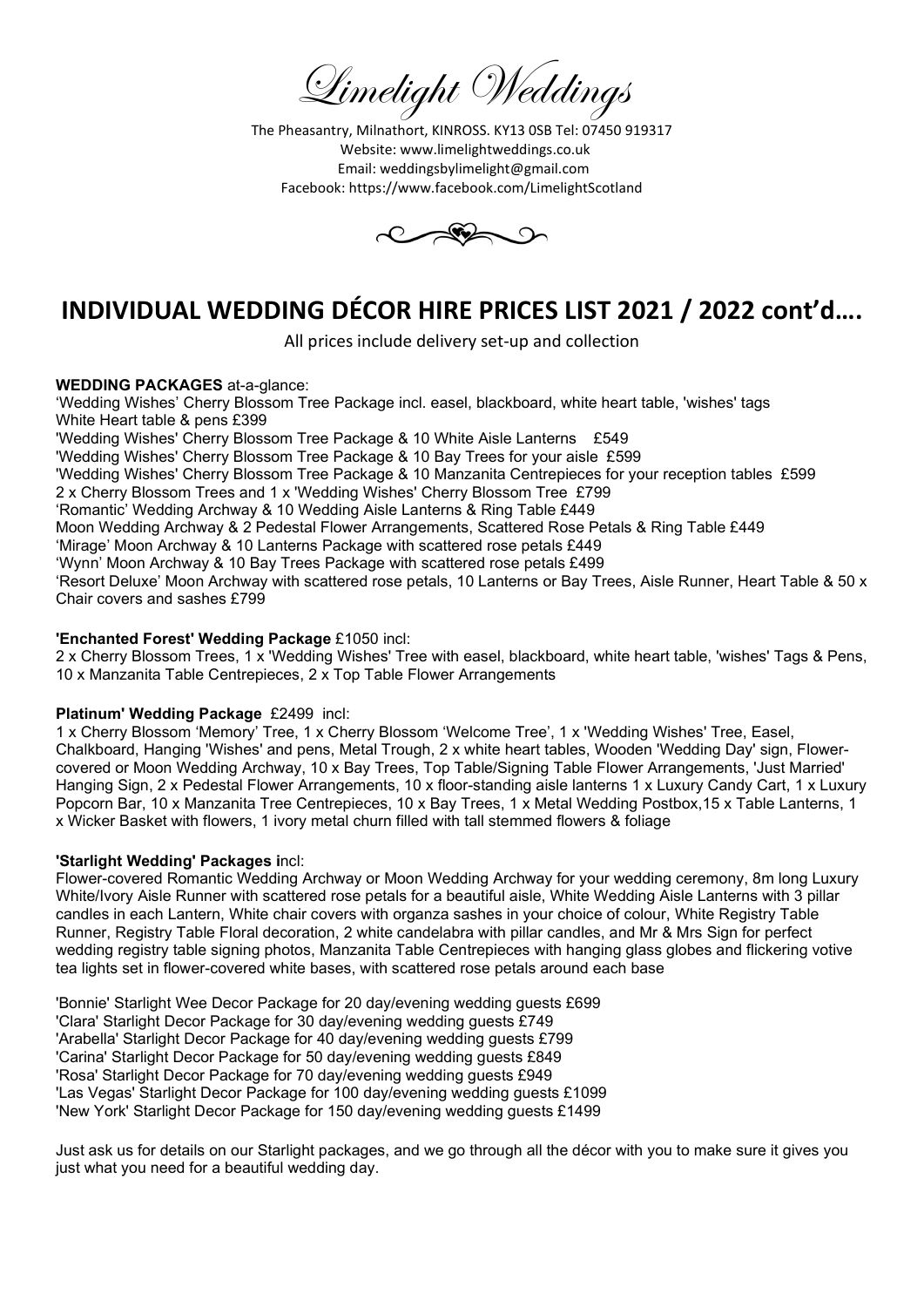Limelight Weddings

The Pheasantry, Milnathort, KINROSS. KY13 0SB Tel: 07450 919317 Website: www.limelightweddings.co.uk Email: weddingsbylimelight@gmail.com Facebook: https://www.facebook.com/LimelightScotland



All prices incl delivery set-up and collection \*Separate T&C's apply to Wedding Props – please ask for details

#### WEDDING PROPS

Large white wicker basket £8 Large white wicker basket with peony flowers £15 Gold glass table lanterns £3.50 Gold glass table lanterns with LED tea lights £4 Swan Cake Stand £15 Large wicker baskets for flip flops, throws or favours £10 Large ivory metal milk churn with flowers and foliage £25 Large white metal birdcage £10 Large wicker basket with stephanotis garland £10 Medium wicker basket £6 White Wedding candlesticks - 2 large, 1 medium £10 Stephanotis Rose Flower Garland £5 Lilac/purple & white table centre arrangement £8 each Mr & Mrs Sweet or Favour Stand £15 'Wedding Wishes' Tree Blackboard Sign £20 Rose Garlands with LED lights £10 each Ivy Garlands £4 each White jacquard table runner for Registry Table £10 Silver 'Wedding Wishes' table-top Tree with tags, box, pens & blackboard £45 Flower & foliage garlands for wedding cake tiers £8 Wedding Cake Swing - Flower-covered rose gold stand with wood slice swing - perfect for faux wedding cakes £45 Wedding Cake Swing with swan cake stand for faux wedding cakes £50 Wedding Cake Swing with swan cake stand and 3 white faux wedding cakes with white flower arrangements on each tier, for perfect cake cutting photos £75 Wedding Cake Swing with swan cake stand, 3 white wedding cakes with wedding cake flower rings and 3 white rose flower arrangements, 1 for each tier £99 Swan Cake Stand with 3 white faux wedding cakes & white flower arrangements on each tier for perfect wedding cake-cutting photos without the wedding cake cost £65

#### Calligraphy

Individually created Place Name cards, Wine Menus, Food Menus, Wedding Vows Keepsake Cards, Wine Charm Favours from 65p each – please see our website for examples of beautiful calligraphy we can create for your wedding day.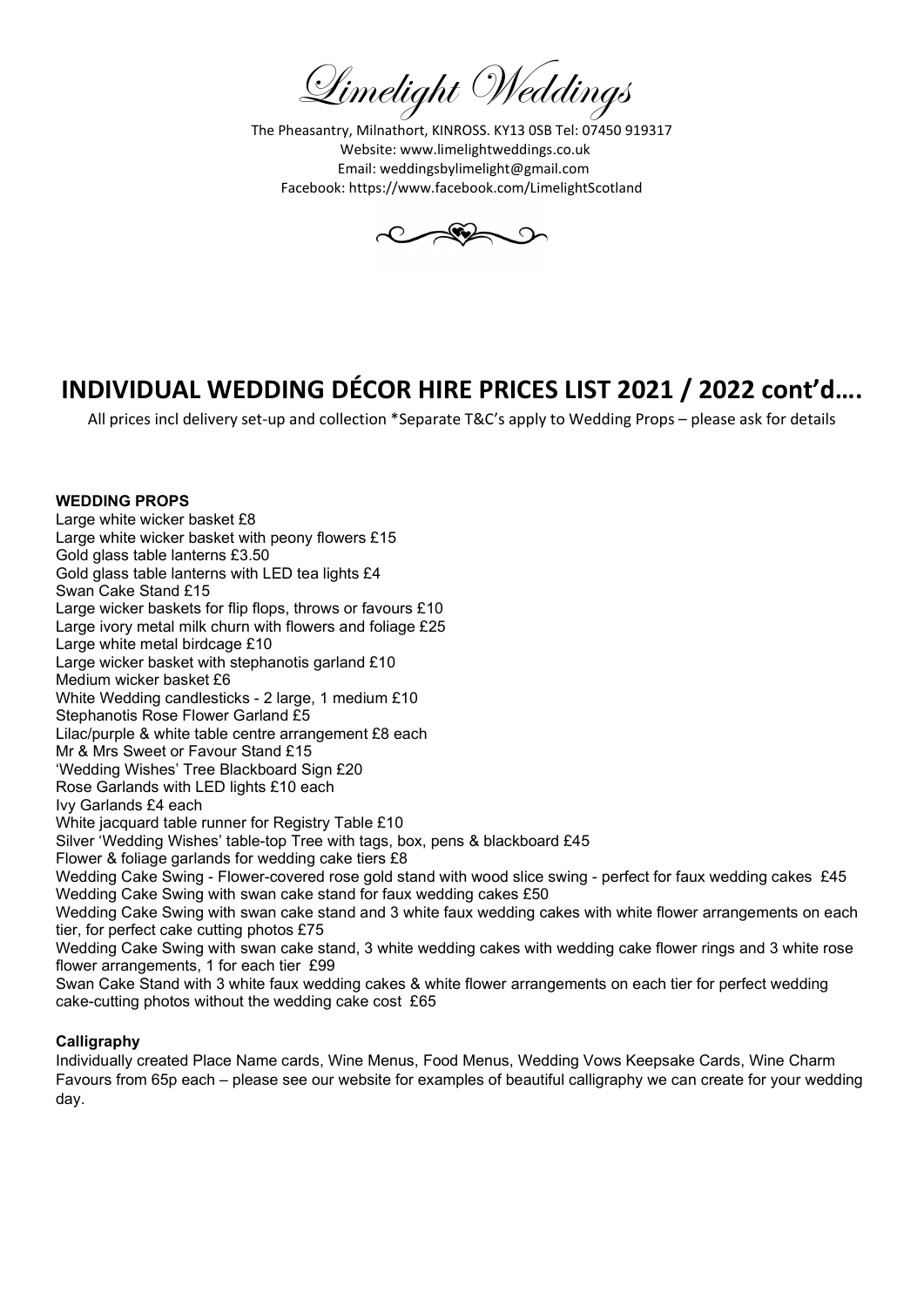Limelight Weddings

The Pheasantry, Milnathort, KINROSS. KY13 0SB Tel: 07450 919317 Website: www.limelightweddings.co.uk Email: weddingsbylimelight@gmail.com Facebook: https://www.facebook.com/LimelightScotland



All prices include delivery set-up and collection

## Wedding Marquee

Fully decorated Wedding Marquee installed at your venue:-

- Beautiful Carnival Marquee with twin points on the roofline measuring almost 10 metres long x 6.5 metres wide.
- The Marquee is waterproof, and fully curtained as required, with windows on the side walls, with two zipped access doorways for you and your guests.
- Up to 28 x White Chiavari wedding chairs with ivory seat pads and coloured organza sashes to match your theme colour, for you and your guests.
- Flower-covered Wedding Archway (our Romantic Archway or Moon Archway) with masses of foliage, roses and ivy, and flower-covered bases
- Up to 12 x Tall White Wedding Lanterns with 3 x flickering pillar candles and white scattered petals to create a beautiful aisle for you.
- Bay trees with tiny LED lights and organza sashes, on the marquee entrances
- Sparkling welcome drinks for your guests on white cloth-covered table with flower jugs and foliage arrangements
- White intricate metal Wedding Post box for your guests' cards with personalised Post Box signage
- White Ceremony signing table with tablecloth, jacquard table runner, candles and 2 white covered chairs with organza sashes.
- Long table floral arrangement for your signing table, where you can sign documents and take photographs.
- Mr & Mrs wooden signs on the signing table and white wooden 'Wedding Day' sign
- Sparkling drink in champagne flutes for toasts after your ceremony
- Optional Flower-covered wedding cake swing with our stunning faux 3 tier wedding cake on a 3 tier stand so that you can carry out your cake-cutting ceremony and your photographer can take perfect pictures, without the cost of a traditional 3 tier cake £99.00 extra.
- Optional 3 metre tall, illuminated Cherry Blossom Tree with over 3,000 LED lights nestled in clear flower heads on 20 arching flower branches to illuminate your marquee at night £249.00 extra.
- Optional LED fairy lights around the marquee at side wall height £199 extra
- Fully COVID-19-compliant to meet the current regulations, with social distancing, hand gel stations, etc.
- Staff on hand throughout your celebrations to make sure everything runs smoothly for you.

Price £ 3999.00 which includes delivery to a level grassed, gravelled area, set-up of the marquee and all décor and accessories as listed above, and collection afterwards

All our trees and floral arrangements are created in artificial flowers and foliage which look very realistic and natural, and apart from the marquee decor, are only for use indoors. The trees and floral arrangements will not wilt during the day or cause allergy sufferers any problems during your celebrations, and they look as beautiful at the end of the day as they did at the start - just perfect!

Combine the best of both worlds if your bouquet and bridesmaid bouquets are fresh flowers, knowing that your decor flowers will look stunning and complement your fresh flowers all day long :-)

Please contact Lin at weddingsbylimelight@gmail.com, or use the Contact Form on our website, or call us on 07450 919317 to check if your wedding date is free in our diary, and to book our exclusive wedding decor.